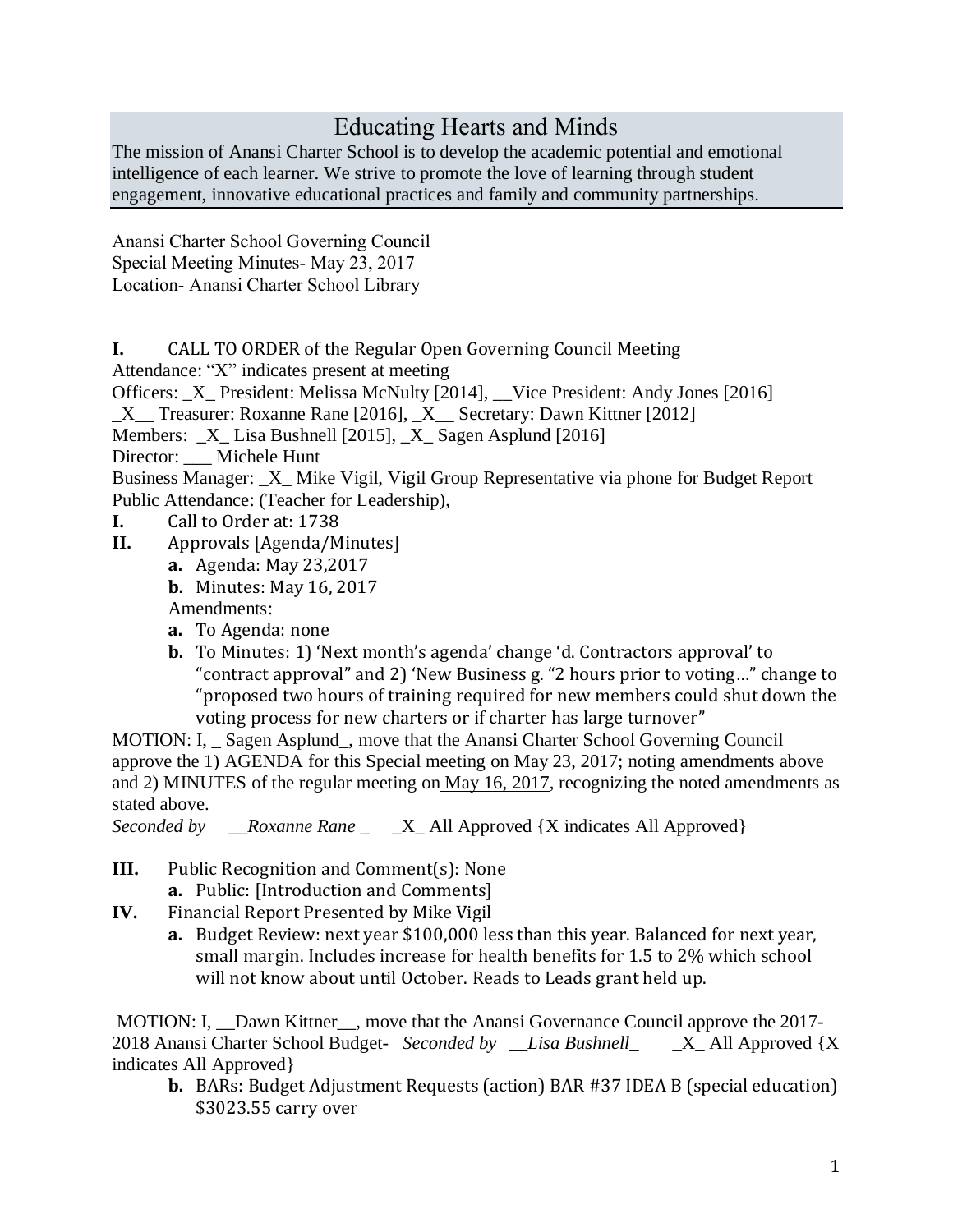MOTION: I, Roxanne Rane move that the Anansi Governance Council approve BAR # 37 *Seconded by Melissa McNulty \_X All Approved {X indicates All Approved}*

*c. BARS: Budget Adjustment Requests (action): clean up BARS #38-47* MOTION: I, \_\_Roxanne Rane\_\_, move that the Anansi Governance Council approve BAR # 38-47 *Seconded by Lisa Bushnell \_X All Approved {X indicates All Approved}* All Approved {X indicates All Approved}

**V.** New Business **a.** Art Grant (action)

MOTION: I, Melissa McNulty, move that the Anansi Governance Council approve the Art Grant.

*Seconded by \_\_Sagen Asplund\_* \_X\_ All Approved {X indicates All Approved}

**b.** Letter to NMPED Re: Training Regulations (action)

MOTION: I, Lisa Bushnell, move that the Anansi Governance Council approve the Letter to

the NMPED regarding Training Regulation for Governance Council members of Charter

Schools.

*Seconded by \_\_Melissa McNulty\_* \_X\_ All Approved {X indicates All Approved} **c.** Vigil Group Contract 17-18 (action)

MOTION: I, \_\_Roxanne Rane\_, move that the Anansi Governance Council approve the Vigil Group Contract.

*Seconded by \_\_Dawn Kittner\_* \_X\_ All Approved {X indicates All Approved}

- **VI.** Final Comments and Announcements: June 12th Regular meeting 0830 at Taos Diner II
- **VII.** Adjournment: MOTION: I, \_Dawn Kittner\_, move that the Anansi Governance Council adjourn. *Seconded by \_Roxanne Rane\_* \_X\_ All Approved {X indicates All Approved} **a.** Adjourned at: \_1820\_